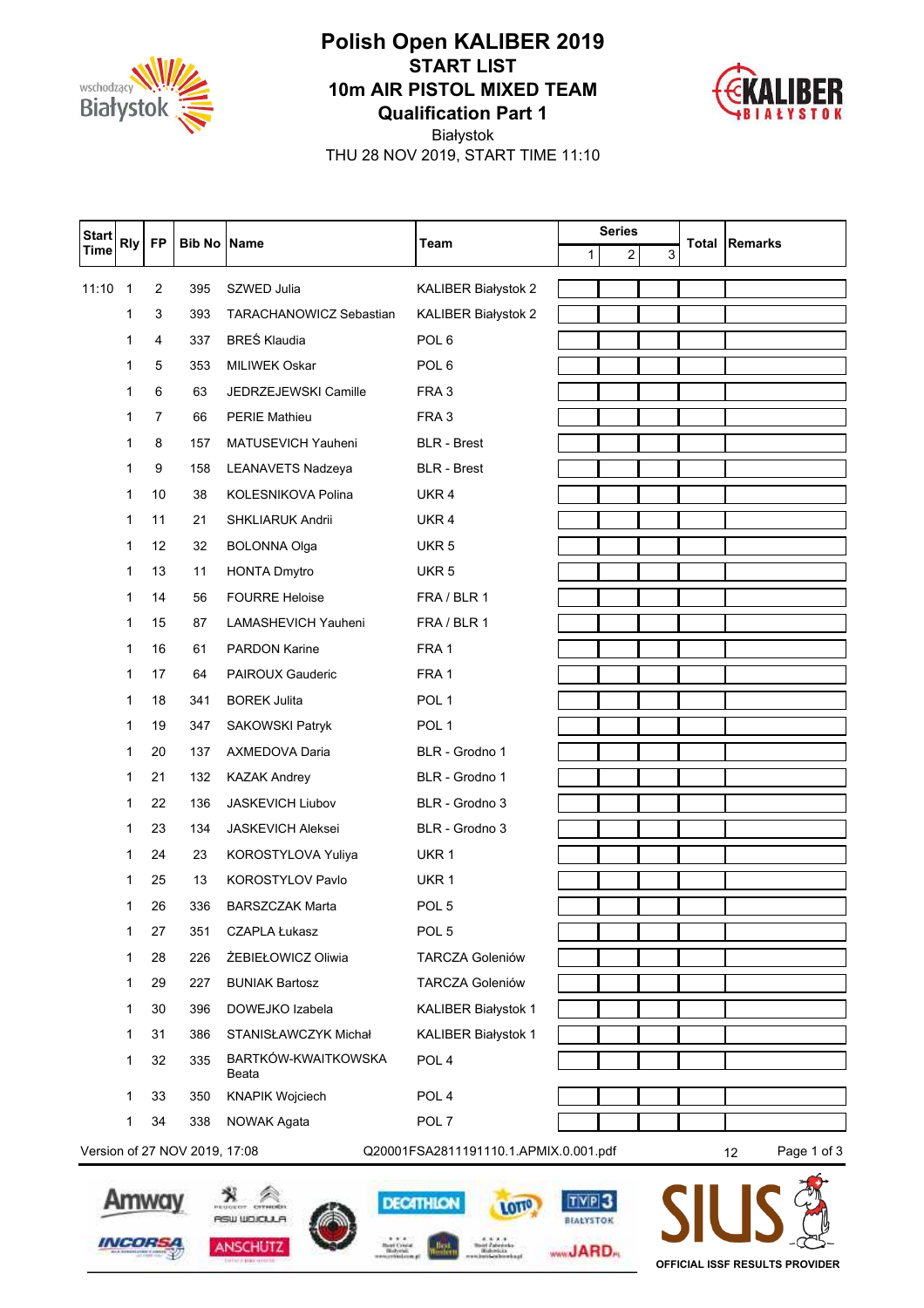| <b>Start</b><br><b>Rly</b> |                | <b>FP</b>      | <b>Bib No Name</b> |                               | Team                  |   | <b>Series</b> |   | <b>Total Remarks</b> |
|----------------------------|----------------|----------------|--------------------|-------------------------------|-----------------------|---|---------------|---|----------------------|
| <b>Time</b>                |                |                |                    |                               |                       | 1 | 2             | 3 |                      |
| 11:10                      | $\overline{1}$ | 35             | 358                | <b>JURASZ Kacper</b>          | POL <sub>7</sub>      |   |               |   |                      |
| 12:15                      | $\overline{2}$ | $\overline{2}$ | 339                | <b>KRÓL Natalia</b>           | POL <sub>3</sub>      |   |               |   |                      |
|                            | 2              | 3              | 349                | WOJTYNA Szymon                | POL <sub>3</sub>      |   |               |   |                      |
|                            | 2              | 4              | 118                | VAICKELIONYTE Ugne            | LTU - Alytus          |   |               |   |                      |
|                            | 2              | 5              | 117                | <b>BILIUS Kestutis</b>        | LTU - Alytus          |   |               |   |                      |
|                            | 2              | 6              | 299                | <b>SZPEK Sławomira</b>        | POL - Gdynia / Warsza |   |               |   |                      |
|                            | 2              | $\overline{7}$ | 291                | <b>IWAN Artur</b>             | POL - Gdynia / Warsza |   |               |   |                      |
|                            | 2              | 8              | $\overline{2}$     | <b>REITZ Sandra</b>           | <b>GER</b>            |   |               |   |                      |
|                            | 2              | 9              | $\mathbf{1}$       | <b>REITZ Christian</b>        | <b>GER</b>            |   |               |   |                      |
|                            | 2              | 10             | 33                 | LIBENKO Yuliya                | UKR <sub>6</sub>      |   |               |   |                      |
|                            | 2              | 11             | 15                 | POPRUZHNYY Yuriy              | UKR <sub>6</sub>      |   |               |   |                      |
|                            | 2              | 12             | 213                | <b>RASMANE Agate</b>          | LAT - Dobele          |   |               |   |                      |
|                            | 2              | 13             | 219                | <b>CVETKOVS Gvido</b>         | LAT - Dobele          |   |               |   |                      |
|                            | 2              | 14             | 262                | KOŚCIELNIK Małgorzata         | POL - Pszczyna        |   |               |   |                      |
|                            | 2              | 15             | 261                | KOŚCIELNIK Grzegorz           | POL - Pszczyna        |   |               |   |                      |
|                            | 2              | 16             | 272                | KOSTIUCHENKO Larisa           | RUS / LAT             |   |               |   |                      |
|                            | 2              | 17             | 277                | <b>GRISKJANS Anatolijs</b>    | RUS / LAT             |   |               |   |                      |
|                            | 2              | 18             | 276                | DUTKOVSKA Viktorija           | LAT - Riga            |   |               |   |                      |
|                            | 2              | 19             | 275                | <b>MININS Aleksandrs</b>      | LAT - Riga            |   |               |   |                      |
|                            | 2              | 20             | 58                 | <b>CANDEL Elisa</b>           | FRA / BLR 2           |   |               |   |                      |
|                            | 2              | 21             | 82                 | OGANEZOV Vladislav            | FRA / BLR 2           |   |               |   |                      |
|                            | 2              | 22             | 62                 | <b>LAMOLLE Mathilde</b>       | FRA <sub>2</sub>      |   |               |   |                      |
|                            | 2              | 23             | 65                 | FOUQUET Florian               | FRA <sub>2</sub>      |   |               |   |                      |
|                            | 2              | 24             | 9                  | LEVKOVSKA Ganna               | UKR <sub>2</sub>      |   |               |   |                      |
|                            | 2              | 25             | 6                  | <b>BANKIN Viktor</b>          | UKR <sub>2</sub>      |   |               |   |                      |
|                            | 2              | 26             | 135                | ROZUMOVICH Tatiana            | BLR - Grodno 2        |   |               |   |                      |
|                            | 2              | 27             | 131                | ZAYCHYK Yugeni                | BLR - Grodno 2        |   |               |   |                      |
|                            | 2              | 28             | 16                 | SEMCHYSHYNA Anastasiia        | UKR <sub>3</sub>      |   |               |   |                      |
|                            | 2              | 29             | 397                | OMELCHUK Oleh                 | UKR <sub>3</sub>      |   |               |   |                      |
|                            | 2              | 30             | 340                | <b>TOMALA Joanna</b>          | POL <sub>2</sub>      |   |               |   |                      |
|                            | 2              | 31             | 348                | DŁUGOSZ Grzegorz              | POL <sub>2</sub>      |   |               |   |                      |
|                            | 2              | 32             | 110                | <b>RANKELYTE Greta</b>        | LTU - Vilnius 2       |   |               |   |                      |
|                            | $\overline{2}$ | 33             | 107                | VAITEKUNAS Arvydas            | LTU - Vilnius 2       |   |               |   |                      |
|                            | 2              | 34             | 85                 | KRUCHANOK Katsiaryna          | BLR 1                 |   |               |   |                      |
|                            | 2              | 35             | 80                 | <b>BORSCHEVSKI Uladzislau</b> | BLR 1                 |   |               |   |                      |
|                            | 2              | 36             | 105                | ZDANOVA Jekaterina            | LTU - Vilnius 1       |   |               |   |                      |
|                            | 2              | 37             | 106                | RADAJEV Igor                  | LTU - Vilnius 1       |   |               |   |                      |